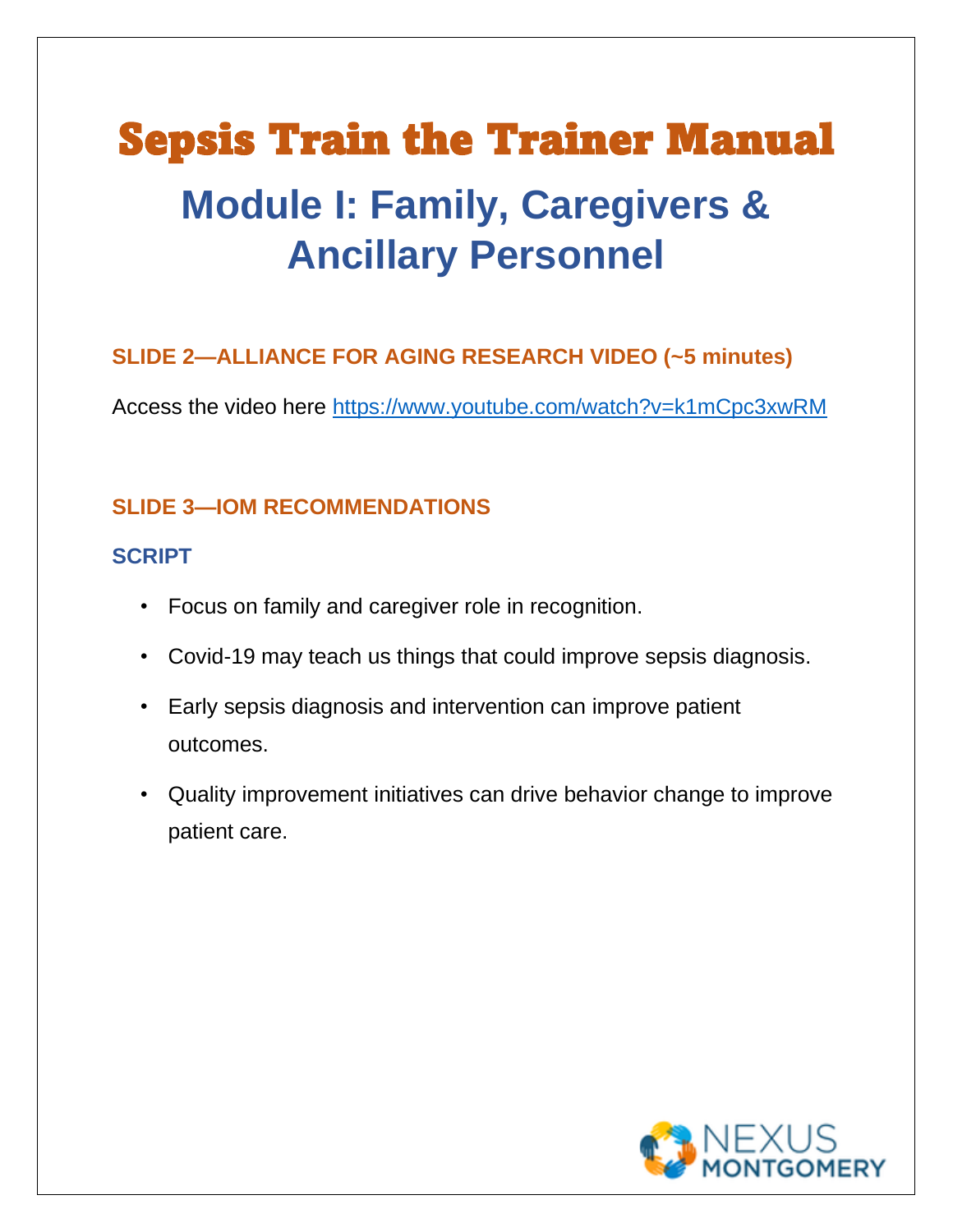#### **SLIDE 4—GRAPHIC ON STOP AND WATCH**

The Stop and Watch tool is ideal for training family members and ancillary personnel because it is simple

- The stop and watch tool is intended for personnel with a lower level of training.
- This could be used to assist CNAs or LPNS who are delivering bedside care.
- This is an easy tool for someone to use.
- It could even be used to train family members and people working in ancillary services e.g., physical therapy or food service.
- It does not require labs or even vital sign data to make a determination whether to alert a higher trained person of a change in condition in a resident.

# **SLIDE 5—SIRS CRITERIA STARFORM BUG**

#### **SCRIPT**

- Nevada took the SIRS criteria and created a graphic using a bug.
- It's a quick checklist that includes vital sign abnormalities.
- Once signs are present. Then there is an easy checklist of symptoms of infections.
- It's something that could be posted or could be revised to be a paper checklist to carry around .
- This could be targeted at specific patients who might be at higher risk for sepsis.

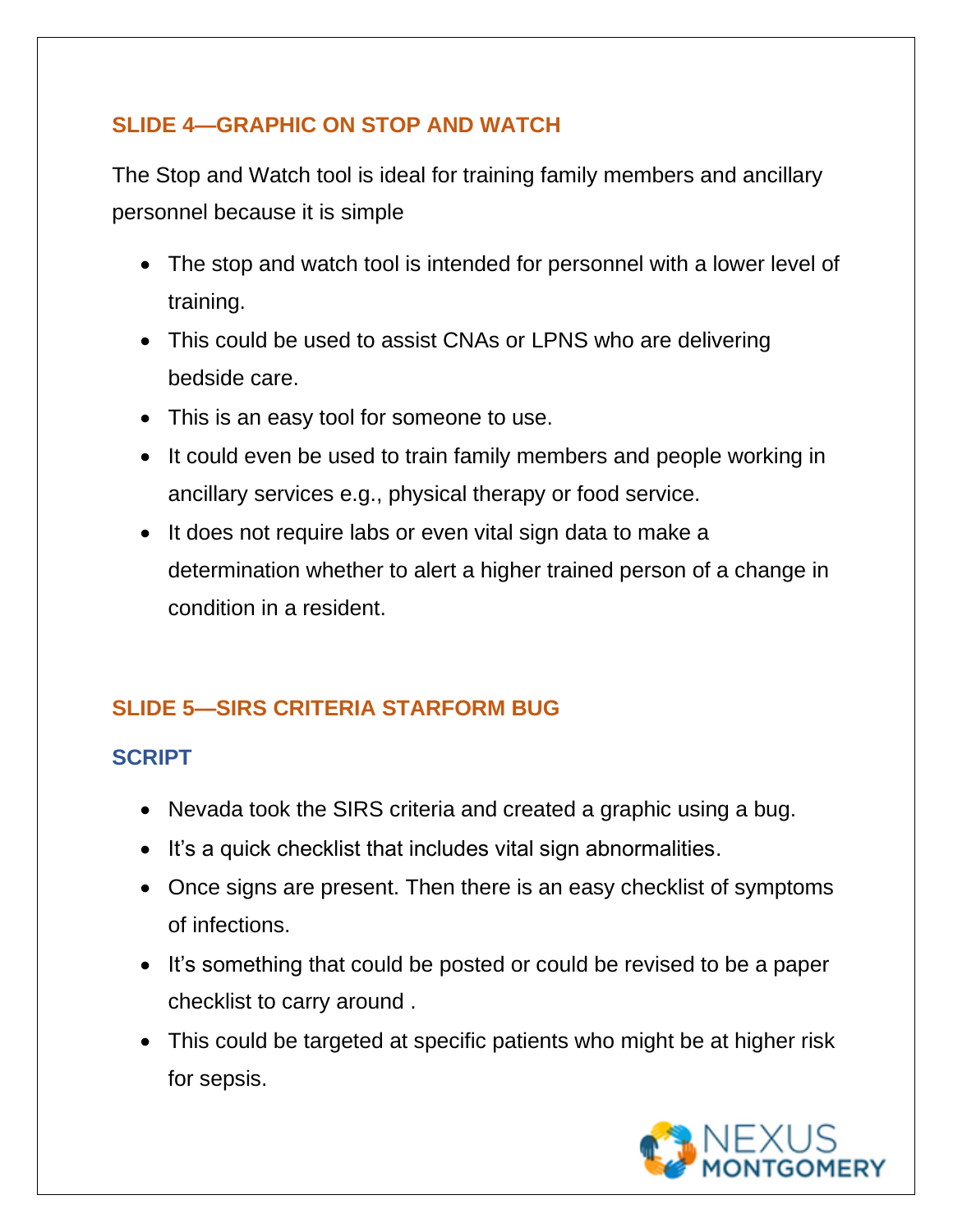#### **SLIDE 6—PATIENT SAFETY MOVEMENT: ROLES FOR ALL**

#### **SCRIPT**

- All personnel working in skilled nursing facilities, even those who are not involved in bedside care, can assist with early recognition of signs and symptoms of sepsis.
- In addition, family members and visitors also have a role to play.

#### **SLIDE 8—PATIENT SAFETY MOVEMENT: EXECUTIVE SUMMARY**

#### **SCRIPT**

- If your institution is committed to improving its' ability to recognize sepsis there are some steps that you should consider taking:
- Creating a team involving administration, nursing, pharmacy and the Medical Director.
- Create a dashboard that will collect data on residents who develop sepsis.
- Formalize the processes that will be used to identify and report early signs.
- Create a sepsis rapid response team with clear roles and responsibilities from identification to consideration for transfer to acute care.
- Implement a monitoring and screening process for continuous monitoring and early detection of sepsis based on a chosen early warning system.

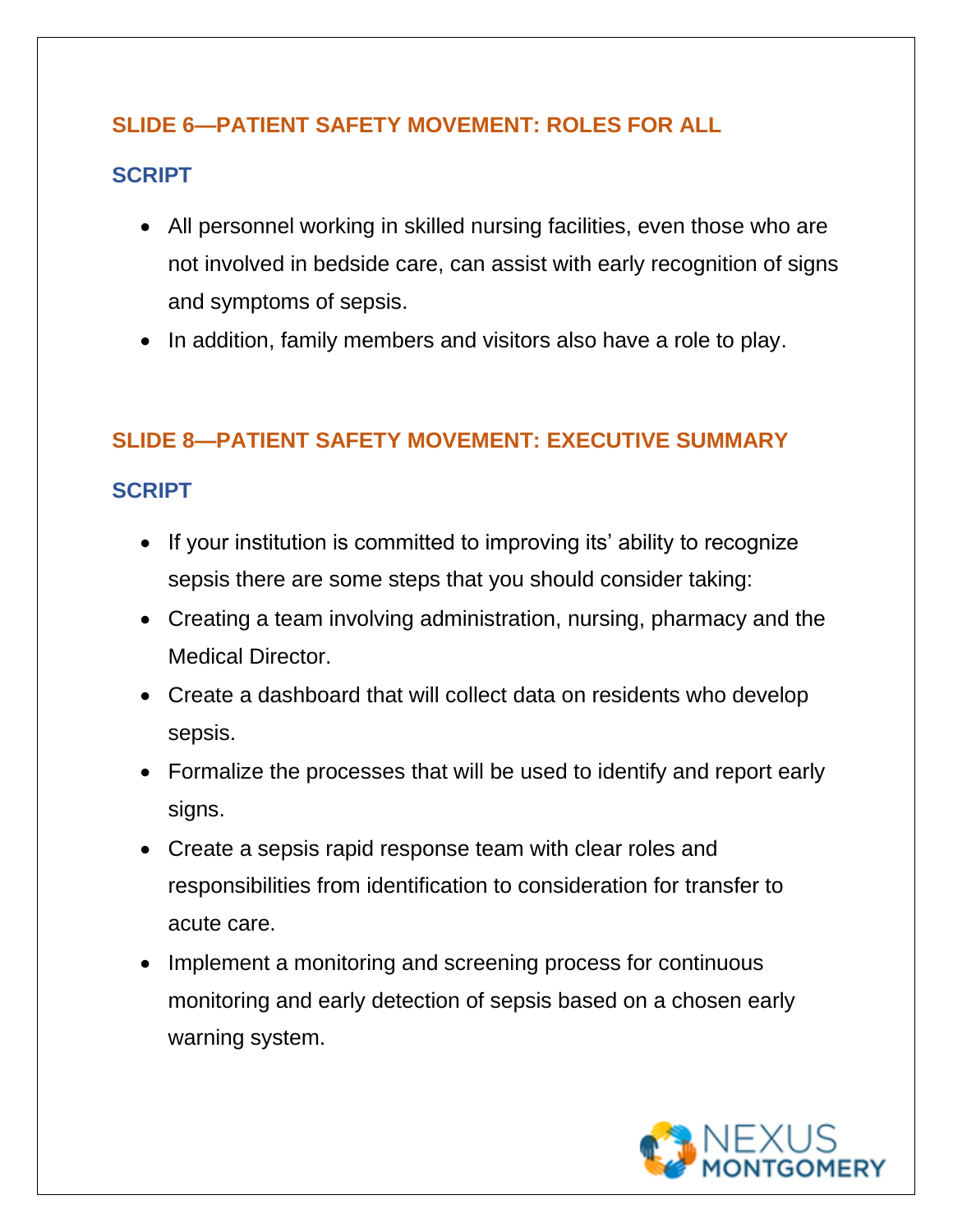# **SLIDE 7—PATIENT SAFETY MOVEMENT; PATIENT AND FAMILY ENGAGEMENT**

#### **SCRIPT**

• To better engage family members and other patients, your program should utilize resources that can train family members about sepsis, its' signs and symptoms and who and how to report those signs and symptoms.

#### **SLIDE 8—PATIENT SAFETY MOVEMENT: COMMUNICATION**

- It is important that once a resident exhibits signs and symptoms of sepsis that family members are promptly alerted.
- This communication should disclose sepsis related events that occur with residents, explain what steps will be taken to address this occurrence and prevent future ones.

#### **SLIDE 9—SEPSIS PNEMONIC FOR FAMILY MEMBERS**

• Family Members and Caregivers can be trained in early signs and symptoms and can augment staff. monitoring.

## **SLIDE 10—SIGNS & SYMPTOMS OF SEPSIS**

Read Bullets